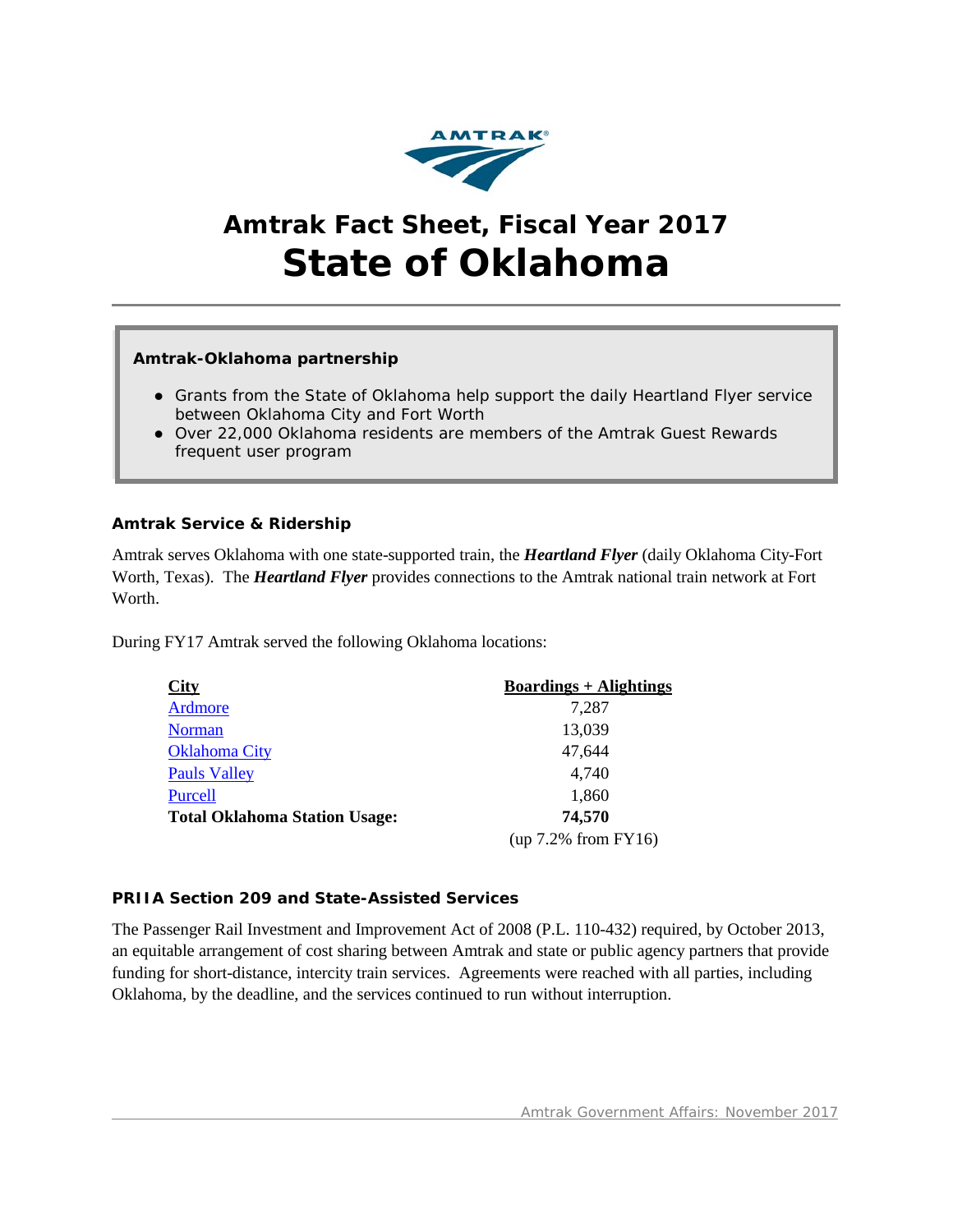The *Heartland Flyer* has been funded by the State of Oklahoma since the train began service in 1999. Oklahoma has made capital upgrades to the BNSF Railway tracks in Oklahoma, allowing for speed increases to 79 mph over segments of the route and reducing the trip time for the *Heartland Flyer.* The State of Texas has been a partner in support of operating this train since FY07.

# **Station Improvements**

**Oklahoma City:** The City has embarked on \$28-million restoration and transformation of the former Santa Fe Station into a multi-modal facility. When complete, the station will continue to serve Amtrak, local bus transit, and the new light-rail system, and be able to accommodate intercity bus service. In addition to the transportation component, a new tunnel will be constructed under the BNSF Railway that will connect the station to the popular Bricktown area, on the east side of the railroad. The project is expected to be finished in 2018.

# **New Connecting Service**

Beginning in April 2016, Amtrak initiated Thruway motorcoach service, connecting Newton, Kansas, and Oklahoma City, with a stop in Wichita, the largest city in Kansas. Wichita is now back on the Amtrak map for the first time since 1979. The throughway service provides a direct connection between Amtrak's *Southwest Chief* and the *Heartland Flyer*.

# **Expansion Planning**

Amtrak is working with the BNSF Railway, the Chickasaw Nation, and ODOT to provide a new stop for the *Heartland Flyer* in Thackerville, which is near the Texas border. It is the site of the WinStar World Casino and Resort, the largest casino in Oklahoma.

Amtrak continues to work with state DOTs in both Oklahoma and Texas to explore options for adding frequencies to the *Heartland Flyer* service. On June 9, 2017, Amtrak operated an inspection train from Oklahoma City to Kansas City, with dignitaries, BNSF officials, and DOT representatives from Oklahoma and Kansas to see the railroad and to explore the opportunity of extending the *Heartland Flyer* to Newton, Kansas.